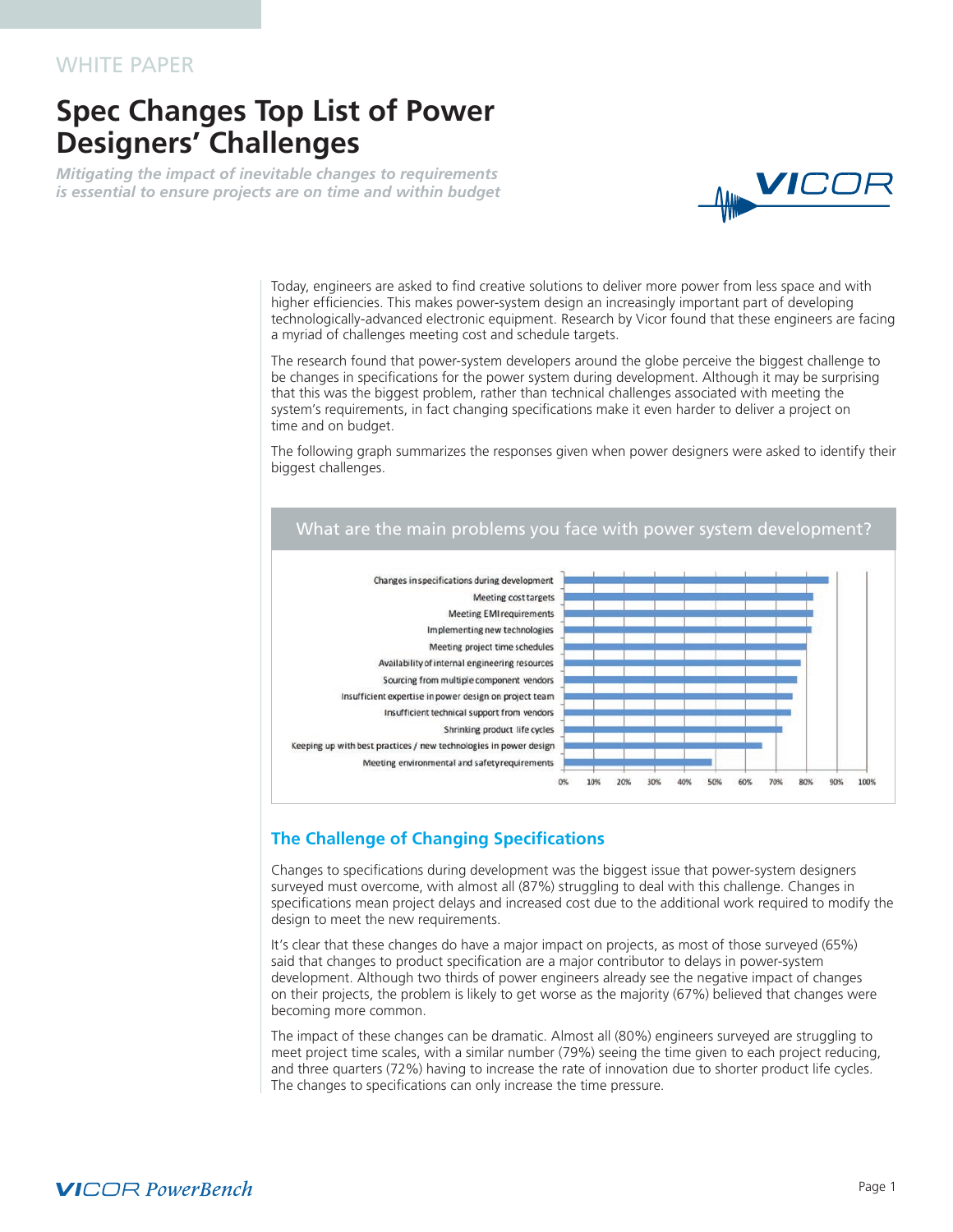Delayed projects can have a large financial impact. To put it into perspective, take an example of an application that an OEM's business projections show as starting to pay back within two years of the new system's five-year product life. The project development in this example takes eight months. If there is even just a two-month delay, the return could reduce by as much as 20%. For a development of \$1M the loss of contribution could exceed \$350K when one takes into account the reduced product life, as well as the increase in associated development costs. Additionally, these costs would typically be passed to the customer, reducing competitiveness. With half (48%) of our respondents experiencing delays of two months or more, it's clear that reducing or eliminating overruns would result in a significant improvement to profitability.

The impact can also be personal, eroding the morale and confidence of engineers who struggle to chase the moving specification goalposts. In our experience, it's likely that specification changes are a factor causing power developers to, on average, rate their power expertise as only 59/100, especially when three quarters of them say they have insufficient in-house expertise to manage the changes.

### **Causes of Specification Changes**

As the survey findings highlight, changes to specifications are pretty much inevitable for most engineers (87% of our respondents said this was a problem). In our experience, changes are most frequently driven by technical issues, particularly when the exact power budget is not known at the start of the project, loads are changed or restrictions are placed on thermal management due to space restrictions. External market or competitive forces can also cause a change to specifications because: customer demands change; there are changes (or will be changes) to the legislative landscape; or a competitor launches a new product. All of these factors may cause an organization to re-evaluate what the market now needs.

The impact of these changes will vary, depending on the length of product life cycle, market leadership and other internal market forces and levels of risk. But what's important to note in the context of this survey is that engineers have little or no control over what is happening, they can only look to find ways to ameliorate their impact. Whatever the causes, we meet with an increasing number of power developers who are having to deal with the specification changing after they have begun designing.

#### **Dealing with the Inevitable Changes**

If changes to specifications are inevitable, then there is little point in trying to avoid them: power system designers should instead look at strategies that mitigate the impact of changes.

An inflexible approach to power design will make it harder to deal with changes in specifications. This is particularly the case when a custom power system is developed using discrete components or purchased from a vendor. In this case, any changes to the inputs or outputs requires complex and time-consuming redesign work. At worst, discrete designs might need a different technology to meet the new requirements.

New, flexible approaches using modular power components (termed the Power Component Design Methodology by Vicor) may provide a way forward to enable power developers to accommodate changing specs without incurring significant delays. This approach uses small, easily-interchangeable products that allow changes to be accommodated quickly and easily. Using power components also increases the certainty of performance: it's much easier to accurately forecast the size and performance of power systems developed using this approach.

Engineers typically use online tools when implementing the Power Component Design Methodology. The Vicor PowerBench offers a suite of free tools that not only allow systems to be designed and optimized quickly and easily, but also allow for revisions to meet new specifications quickly and easily.